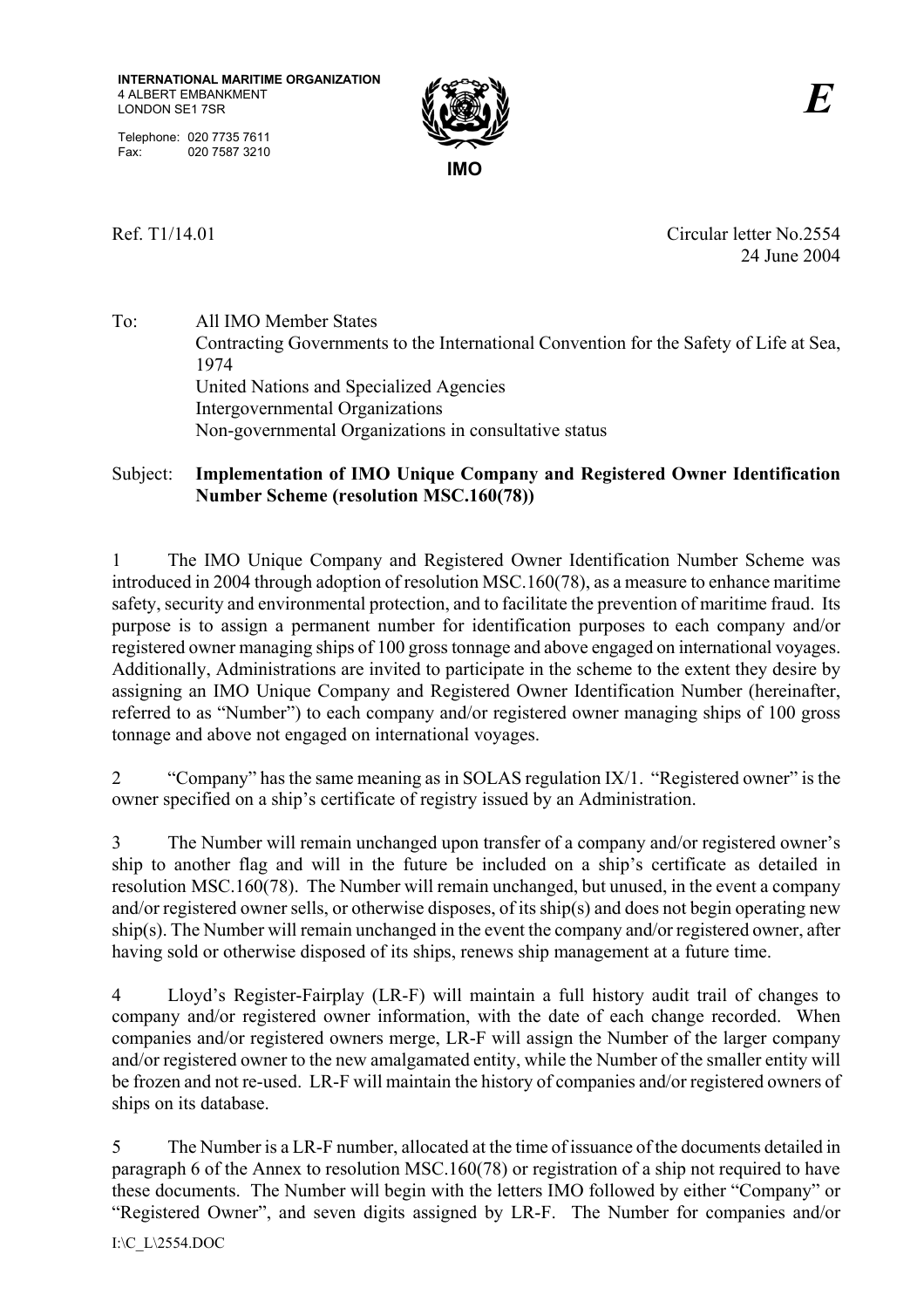registered owners can be obtained by contacting the national ship registry of the State, the flag of which their ships are entitled to fly or LR-F at the following address:

> Lloyd's Register – Fairplay Ltd Lombard House 3 Princess Way, Redhill, Surrey, RH1 1UP, UK Telephone: (+44) 1737 379000 Fax :  $(+44)$  1737 379001 Web : www.lrfairplay.com EMAIL: **owners-data-feedback@lrfairplay.com**

6 New companies and/or registered owners managing ships covered by the scheme will be assigned a Number when their ship is registered with a participating Administration. For existing companies and/or registered owners, the Number should be assigned at an early convenient date, such as when any document detailed in paragraph 6 of the Annex to resolution MSC.160(78) is issued or renewed.

7 The IMO Unique Company and Registered Owner Identification Number Scheme will be managed in parallel with the IMO Ship Identification Number Scheme (resolution A.600(15)) without charge by LR-F. The IMO Unique Company and Registered Owner Identification Number Scheme may assign numbers to companies and/or registered owners of ships not required to have IMO ship identification numbers.

8 Original information about a company and/or registered owner will be collected by the Administration at the time of registration. The information collected is that which Administrations ordinarily collect during the registration process, namely:

- .1 company/registered owner name-styles;
- .2 country/State of incorporation (registration);
- .3 date of incorporation; and
- .4 full address (operational address) and contact details.

9 During registration, the Administration will contact LR-F to determine the Number to be assigned to the company or registered owner. Additionally, LR-F will accept both paper and electronic request forms (appendices 1 and 2) from Administrations for companies or registered owners who have not previously been assigned a Number. Companies or registered owners also may use the form to update their information. LR-F will confirm updated company information with the appropriate Administration.

10 LR-F will also accept both paper and electronic request forms (appendix 1) from recognized organizations that undertake Safety Management Certificate (SMC) and Document of Compliance (DOC) audits, for companies who have not previously been assigned a Number.

11 The Administration will transfer company and/or registered owner information to LR-F in a standardized electronic format (e.g. spreadsheet) as agreed to by the Administration and LR-F. The registration data fields that will need to be interchanged in a standardized electronic format are listed in appendix 3. The frequency of updates will be as agreed to by the Administration.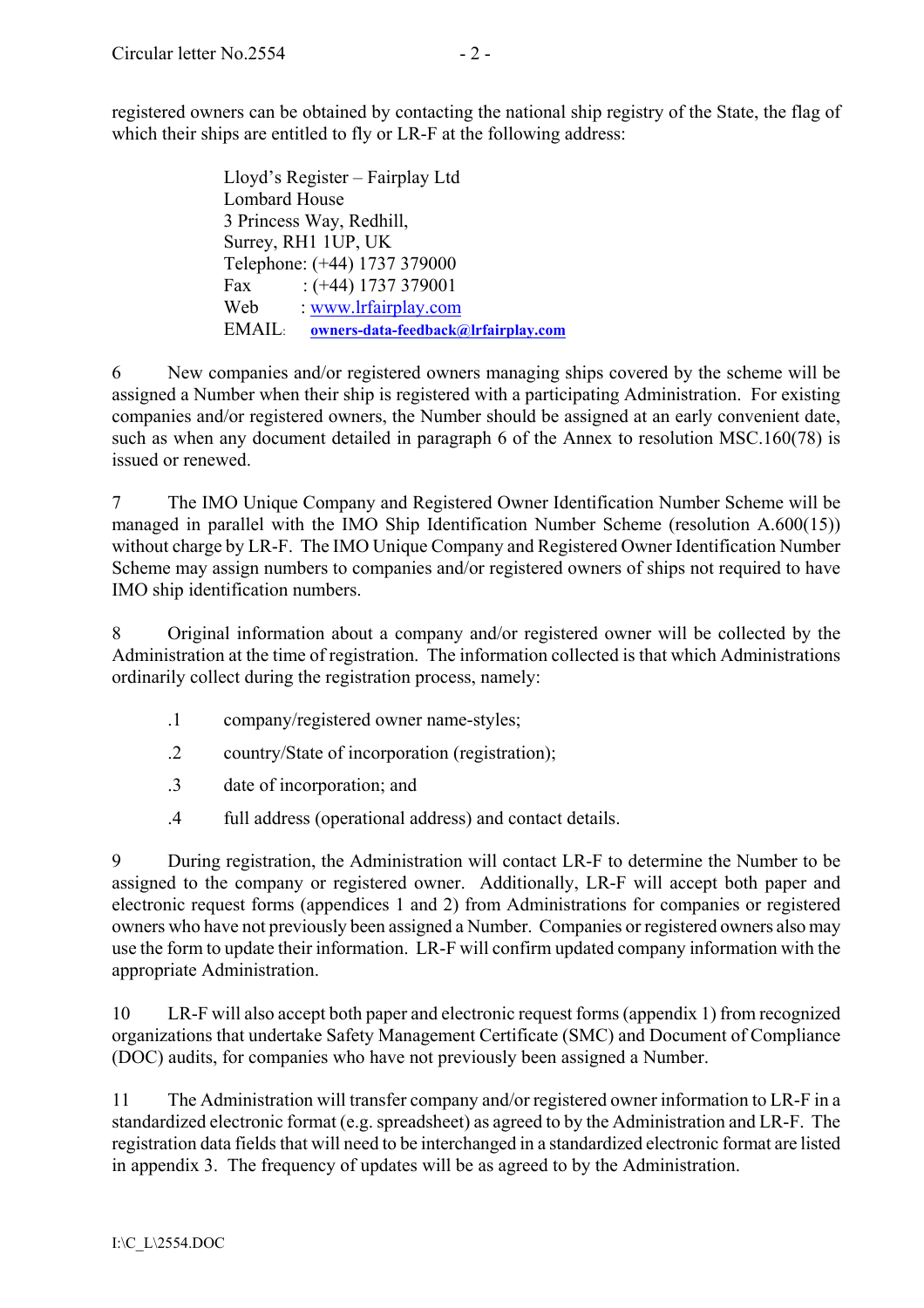12 LR-F will establish a free website, which will allow Administrations to look up Numbers as well as communicate correct company details on existing records. By participating in the IMO Unique Company and Registered Owner Identification Number Scheme, Administrations assume no duty to examine, correct, change, alter, or modify information contained on the LR-F free website, or to notify LR-F of incorrect information contained on the website. Administrations shall not be liable for mistakes or errors in the information on the website. This website will also be available to companies and/or registered owners, who may use it to complete the continuous synopsis record (CSR) (resolution A.959(23)). Alternatively, these Numbers are available on the Equasis free public website.

13 LR-F operates under ISO 9001:9002 quality assurance and is ISO certified for the provisions of publishing and information services to the shipping industry. In order to maintain the integrity of the Numbers in circulation amongst the maritime community, the Administrations should, to the extent allowed by their law, not publish these Numbers, or allow the Numbers to be viewed or downloaded from their websites, other than on a company-by-company basis.

14 SOLAS Parties retain the right to assign the management of the system to another organization in the future or manage it by itself. If LR-F cannot continue to maintain the scheme for any reason, all related information acquired from the scheme should be transferred to the Organization.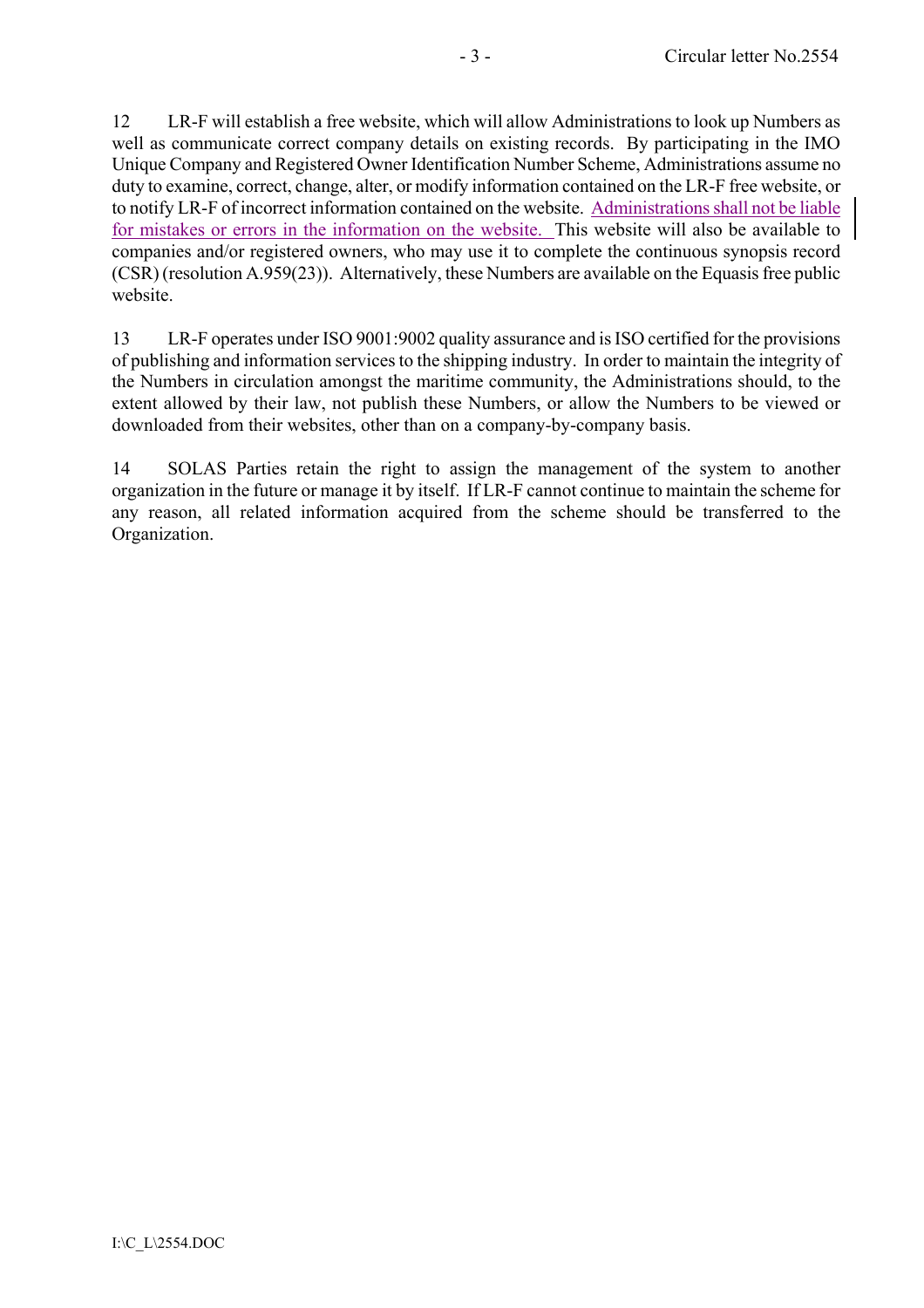# **Appendix 1**

### **REQUEST FOR COMPANY IDENTIFICATION NUMBER**

LLOYD'S REGISTER - FAIRPLAY Lombard House 3 Princess Way Redhill SURREY RH1 1UP

 TELEPHONE +44 1737 379061 INTERNATIONAL FAX +44 1737 379001 EMAIL: **owners-data-feedback@lrfairplay.com**

| DETAILS:                  |                                               |        | TO ENABLE ASSIGNMENT OF A COMPANY IDENTIFICATION NUMBER, PLEASE PROVIDE THE FOLLOWING                                                 |
|---------------------------|-----------------------------------------------|--------|---------------------------------------------------------------------------------------------------------------------------------------|
|                           |                                               |        |                                                                                                                                       |
| FORMER NAME(S) (if known) |                                               |        |                                                                                                                                       |
|                           |                                               |        |                                                                                                                                       |
| Please indicate if:       | This is a newly established Company $\square$ |        |                                                                                                                                       |
|                           | This is a Change of Company Name $\square$    |        | (please give former name above)                                                                                                       |
|                           | This is a Company Merger                      | $\Box$ | please give former names of all companies above)                                                                                      |
|                           |                                               |        |                                                                                                                                       |
| (REGISTRATION)            |                                               |        |                                                                                                                                       |
|                           |                                               |        |                                                                                                                                       |
|                           |                                               |        |                                                                                                                                       |
|                           |                                               |        |                                                                                                                                       |
|                           |                                               |        |                                                                                                                                       |
| $E-MAIL$                  |                                               |        |                                                                                                                                       |
|                           |                                               |        |                                                                                                                                       |
|                           |                                               |        | (please supply at least one IMO ship identification number in the current fleet. This helps in the identification of company records) |
|                           |                                               |        |                                                                                                                                       |
|                           |                                               |        |                                                                                                                                       |
|                           |                                               |        |                                                                                                                                       |
| Reply:                    |                                               |        |                                                                                                                                       |
|                           |                                               |        |                                                                                                                                       |

 $\overline{\phantom{a}}$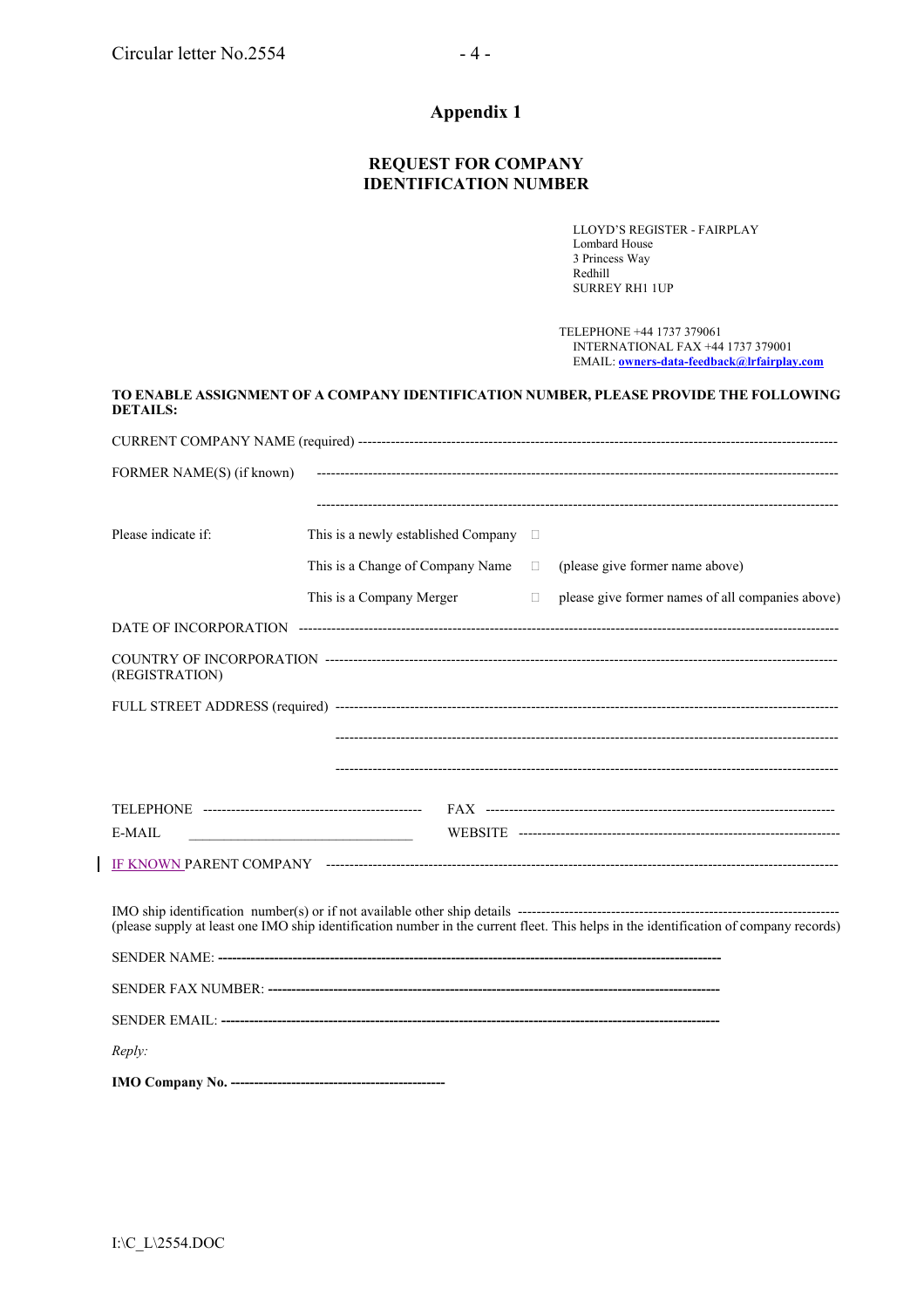$\overline{\phantom{a}}$ 

# **Appendix 2**

#### **REQUEST FOR REGISTERED OWNER IDENTIFICATION NUMBER**

LLOYD'S REGISTER - FAIRPLAY Lombard House 3 Princess Way Redhill SURREY RH1 1UP

 TELEPHONE +44 1737 379061 INTERNATIONAL FAX +44 1737 379001 EMAIL: **owners-data-feedback@lrfairplay.com**

| TO ENABLE ASSIGNMENT OF A REGISTERED OWNER IDENTIFICATION NUMBER, PLEASE PROVIDE THE |  |
|--------------------------------------------------------------------------------------|--|
| <b>FOLLOWING DETAILS:</b>                                                            |  |

| FORMER NAME(S) (if known) |                                     |        |                                                                                                                                       |
|---------------------------|-------------------------------------|--------|---------------------------------------------------------------------------------------------------------------------------------------|
|                           |                                     |        |                                                                                                                                       |
| Please indicate if:       | This is a newly established Company | $\Box$ |                                                                                                                                       |
|                           | This is a Change of Company Name    | $\Box$ | (please give former name above)                                                                                                       |
|                           | This is a Company Merger            | $\Box$ | (please give former names of all companies above)                                                                                     |
|                           |                                     |        |                                                                                                                                       |
| (REGISTRATION)            |                                     |        |                                                                                                                                       |
|                           |                                     |        |                                                                                                                                       |
|                           |                                     |        |                                                                                                                                       |
|                           |                                     |        |                                                                                                                                       |
|                           |                                     |        |                                                                                                                                       |
| E-MAIL                    |                                     |        |                                                                                                                                       |
|                           |                                     |        |                                                                                                                                       |
|                           |                                     |        | (please supply at least one IMO ship identification number in the current fleet. This helps in the identification of company records) |
|                           |                                     |        |                                                                                                                                       |
|                           |                                     |        |                                                                                                                                       |
|                           |                                     |        |                                                                                                                                       |

*Reply:* 

**IMO Registered Owner No. ----------------------------------------------**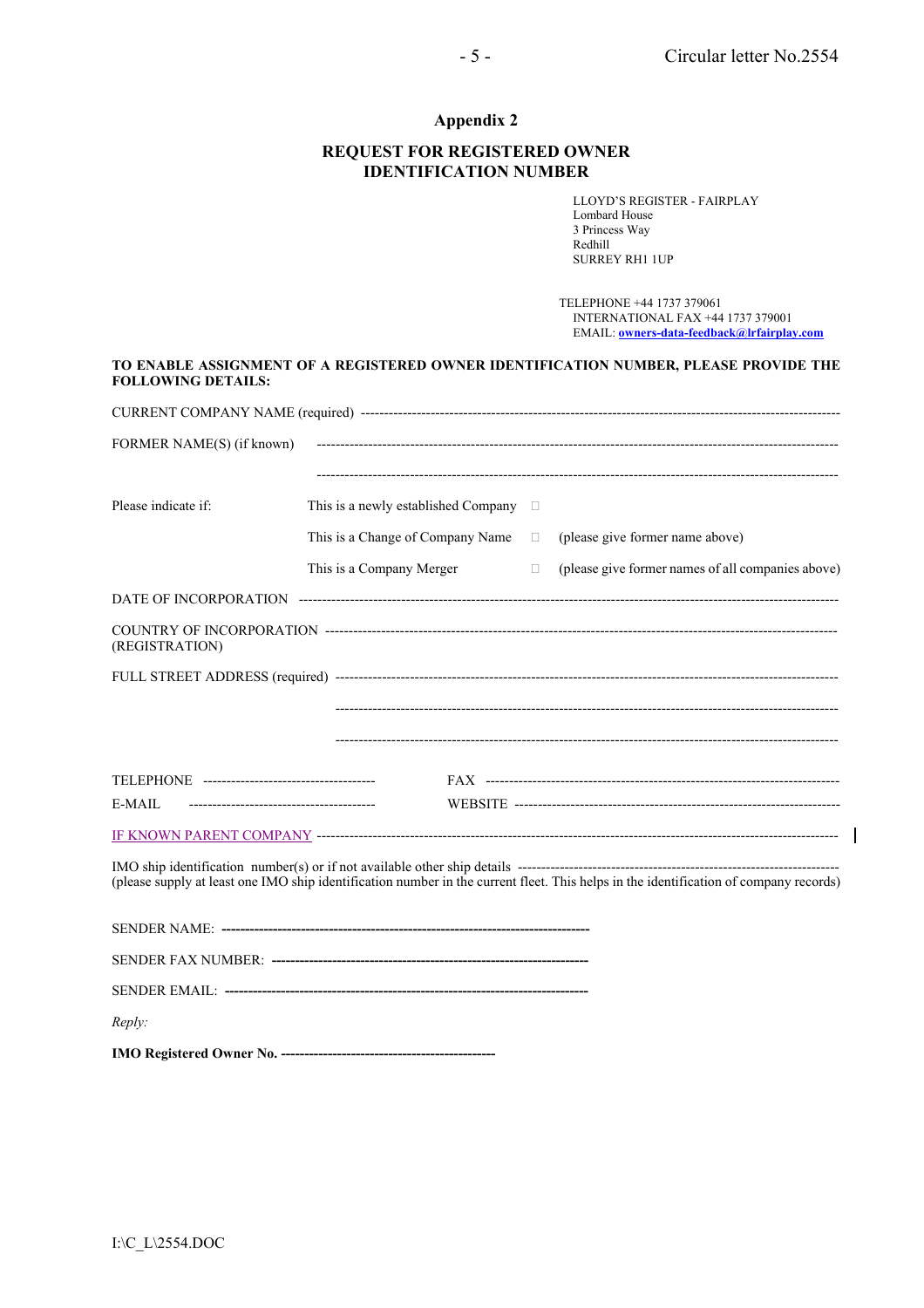IMO ship identification number

### **DATA TO BE INTERCHANGED BETWEEN LR-F AND FLAG ADMINISTRATIONS ON SHIPS FLYING THEIR FLAGS**

Date of registry Ship's name Previous ship's name(s) Port of registry Call sign Maritime Mobile Service Identity (MMSI) number Official number Gross tonnage Deadweight Net tonnage Date of build Place of build Type of ship Length overall Length between perpendiculars Extreme breadth Moulded depth Moulded breadth Draught Unique IMO registered owner number Registered owner Registered owner's address Registered owner's country of registration Registered owner's date of incorporation Unique IMO company number DOC Company DOC Company's address DOC Company's country of registration DOC Company's date of incorporation SMC date of issuance SMC expiry date DOC date of issuance DOC expiry date

I:\C\_L\2554.DOC